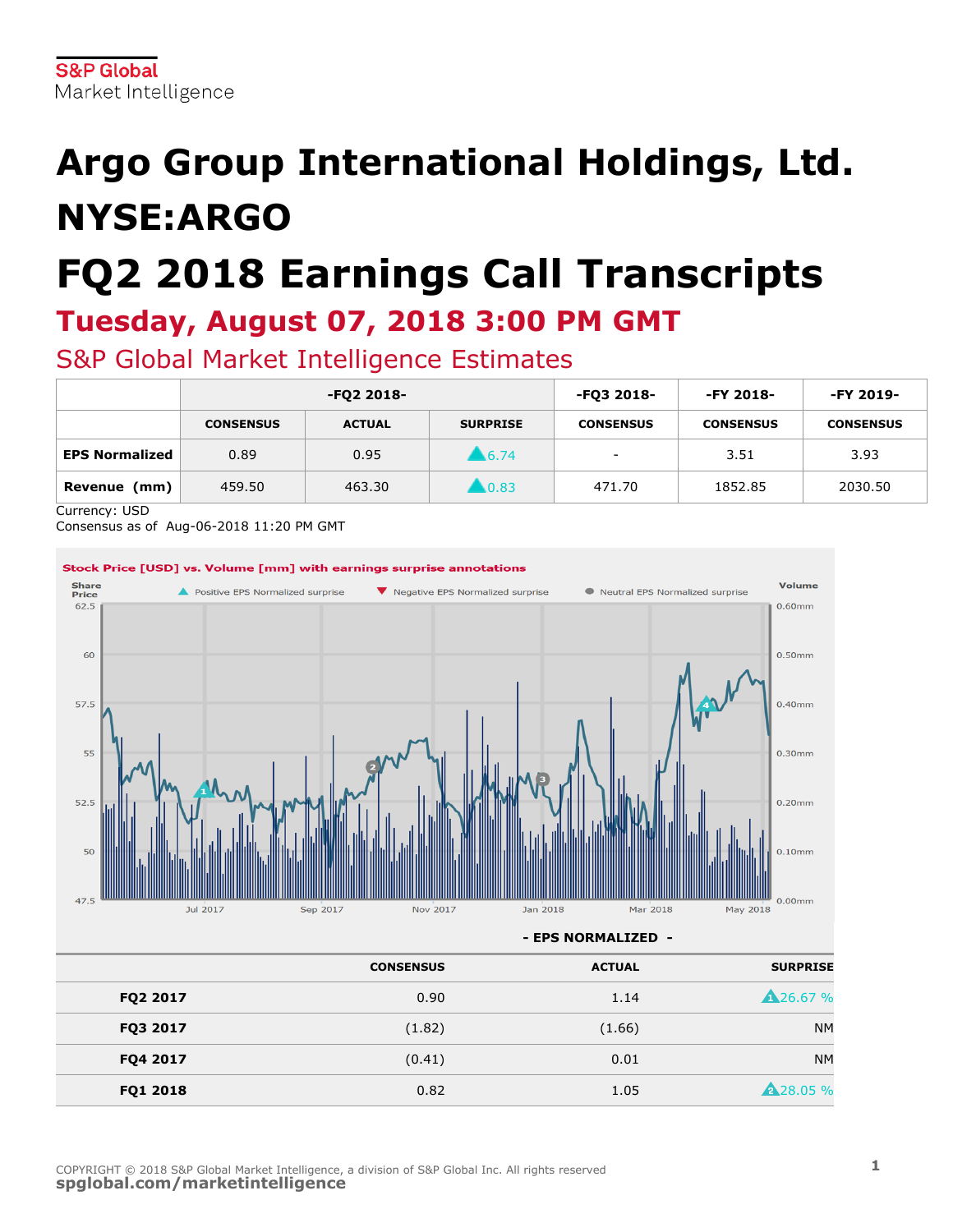# **Table of Contents**

| <b>Call Participants</b>   |  |
|----------------------------|--|
| <b>Presentation</b>        |  |
| <b>Question and Answer</b> |  |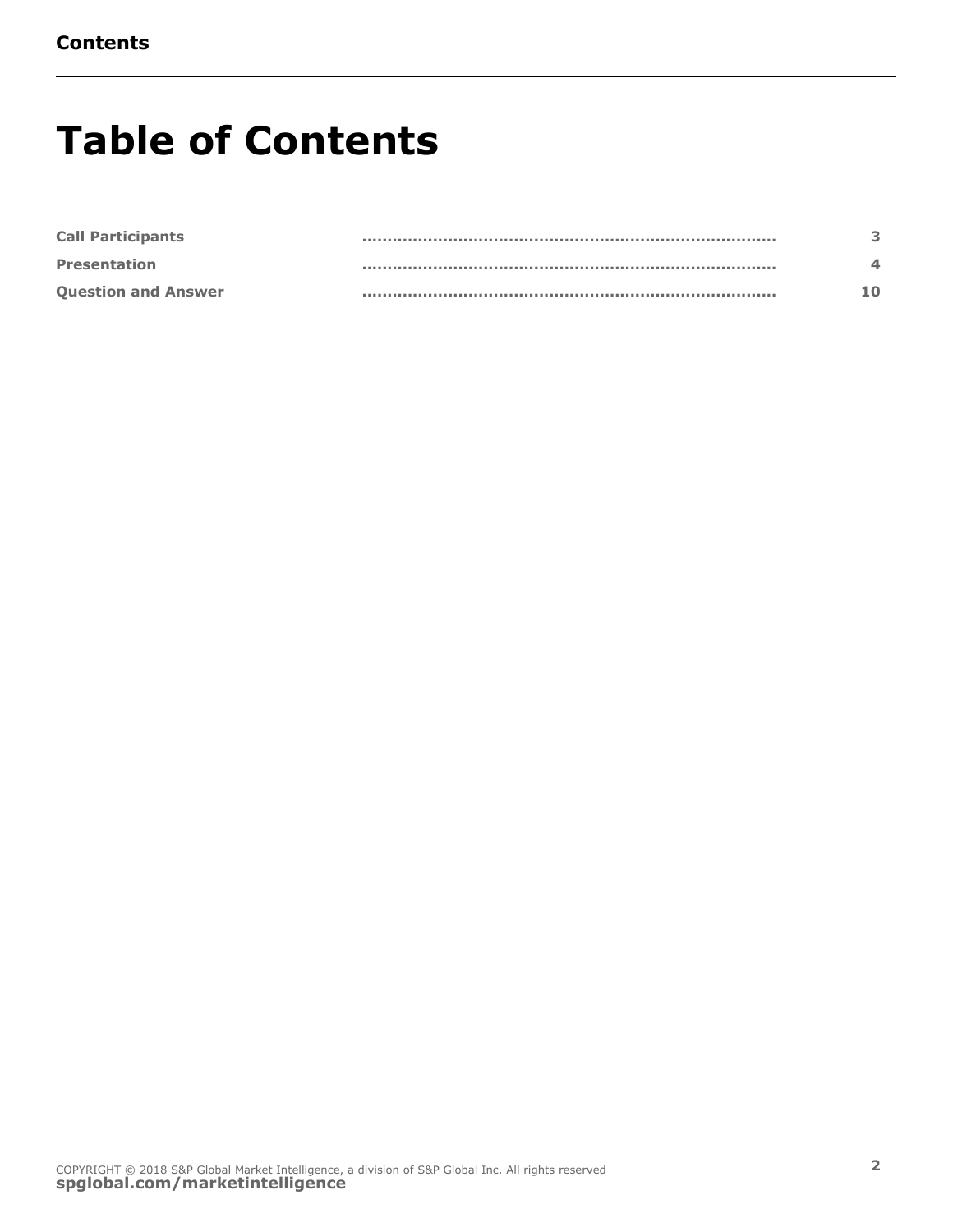# <span id="page-2-0"></span>**Call Participants**

**EXECUTIVES**

**Axel Schmidt** *Group Chief Underwriting Officer*

**Jay Stanley Bullock** *Executive VP & CFO*

**Mark Edmund Watson** *President & CEO*

**Mark H. Rose** *Chief Investment Officer & Senior VP*

**Susan P. Spivak Bernstein** *Senior Vice President, Investor Relations*

**ANALYSTS**

**Adam Klauber** *William Blair & Company L.L.C., Research Division*

**Charles Gregory Peters** *Raymond James & Associates, Inc., Research Division*

#### **Christopher Campbell** *Keefe, Bruyette, & Woods, Inc., Research Division*

**Matthew John Carletti**

*JMP Securities LLC, Research Division*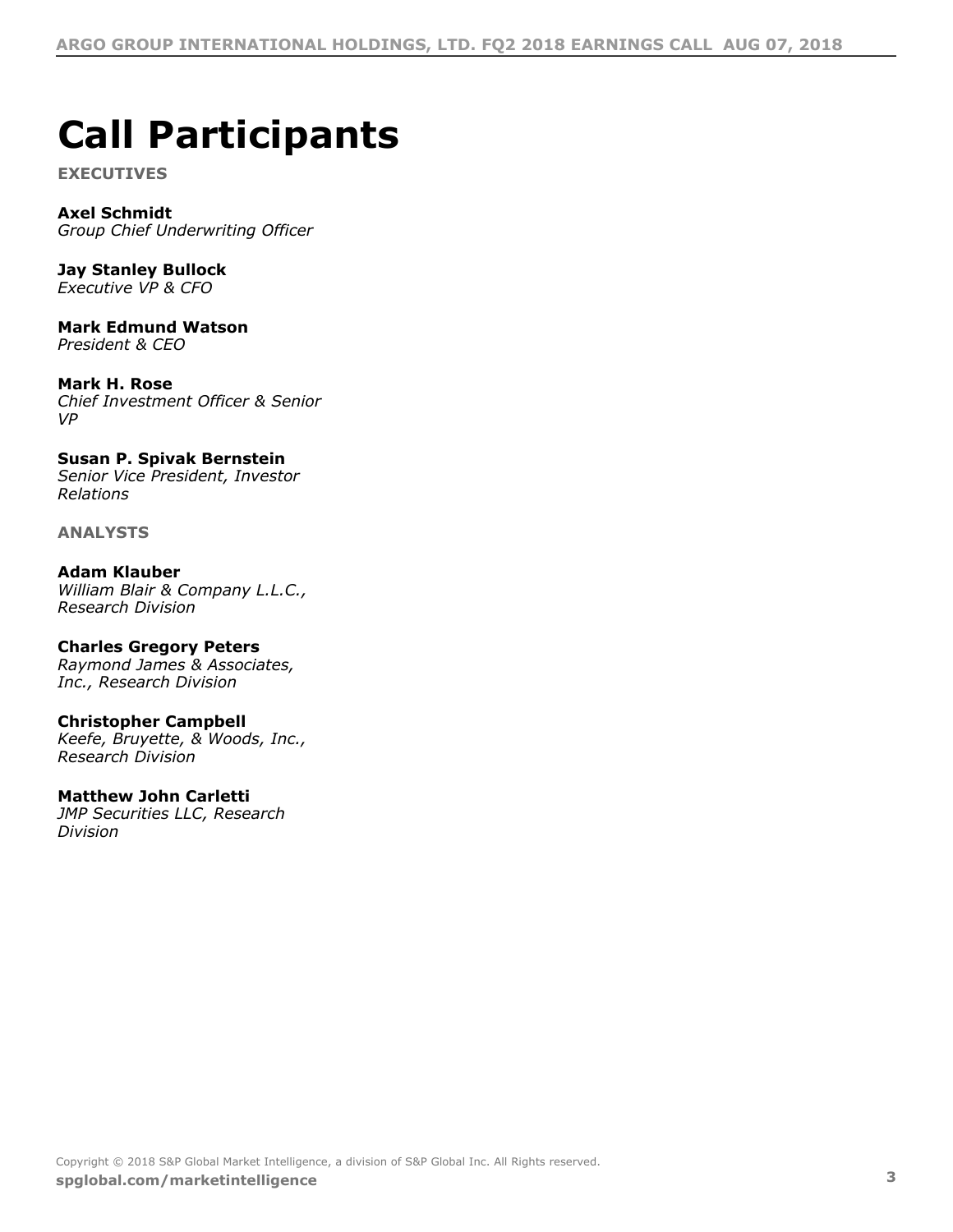# <span id="page-3-0"></span>**Presentation**

# **Operator**

Good day, and welcome to the Argo Group 2018 Second Quarter Earnings Conference Call. [Operator Instructions] Please note, this event is being recorded.

I would now like to turn the conference over to Susan Spivak Bernstein, Senior Vice President, Investor Relations. Please go ahead.

# **Susan P. Spivak Bernstein**

*Senior Vice President, Investor Relations*

Thank you, and let me add my welcome to Argo Group's conference call for the second quarter of 2018. Last night, we issued a press release on earnings, which is available on the Investors section of our website at www.argolimited.com.

Presenting on the call today is Mark Watson, Chief Financial Officer; Axel Schmidt, Chief Underwriting Officer; Mark Rose, Chief Investment Officer; and Jay Bullock, Chief Financial Officer. As the operator mentioned, this call is being recorded.

As a result of this conference call, Argo Group management may make comments that reflect their intentions, beliefs and expectations for the future. Such forward-looking statements are qualified by the inherent risks and uncertainties surrounding future expectations generally and may materially differ from actual future results involving any one or more of such statements. Argo Group undertakes no obligation to publicly update forward-looking statements as a result of events or developments subsequent to this conference call. For a more detailed discussion of such risks and uncertainties, please see Argo Group's filings with the SEC.

With that, I'll turn the call over now to Mark Watson, Chief Executive Officer of Argo Group. Mark?

# **Mark Edmund Watson**

*President & CEO*

Good morning, and I'd also like to welcome you to today's call on the second quarter and 6 month 2018 results. As reported, second quarter 2018 adjusted operating income was \$0.95 per diluted share. Adjusted operating earnings for the first 6 months of 2018 of \$2 per diluted share compares to \$1.76 per diluted share in the first 6 months of 2017. While the quarter result reflects a decline from \$1.14 per diluted share in the second quarter of 2017, last year's result included a onetime gain from the sale of an equity investment that benefited earnings in 2017 by approximately \$0.26 per diluted share.

Before we go through the financial details of the earnings report, I'd like to make a few comments on current industry trends and how Argo is positioned in the market. At Argo, nearly 2 decades ago, we identified technology as a transformative and potentially disruptive force that would ultimately change the way business is transacted in the insurance market. Ours is an industry that historically has been slow to adapt to change and so it should have come as no surprise that it took longer than we anticipated for those trends to emerge. Fortunately, at Argo, our size allows us to be nimble and responsive. As well, our commitment to developing our digital platform provides the opportunity to anticipate the changes in the business model while the industry adopts existing ideas. Recently, we've been providing updates on our ongoing digital initiatives, and we'll do so again later in my commentary.

Another topic frequently debated is why do the pricing cycle still exist. Just to be clear, we don't run our business based on the existence of a pricing cycle. And if you're a company with the strategy that relies upon the elusive hard market emerging to achieve rate adequacy, I think that this is a strategy that's probably not going to work any longer. As seen after any of the recent loss events, capital is readily available, and will flow in and out of the market as needed. In my opinion, the winners in the current environment are companies that focus on clients and make it easier for them to transact business, grow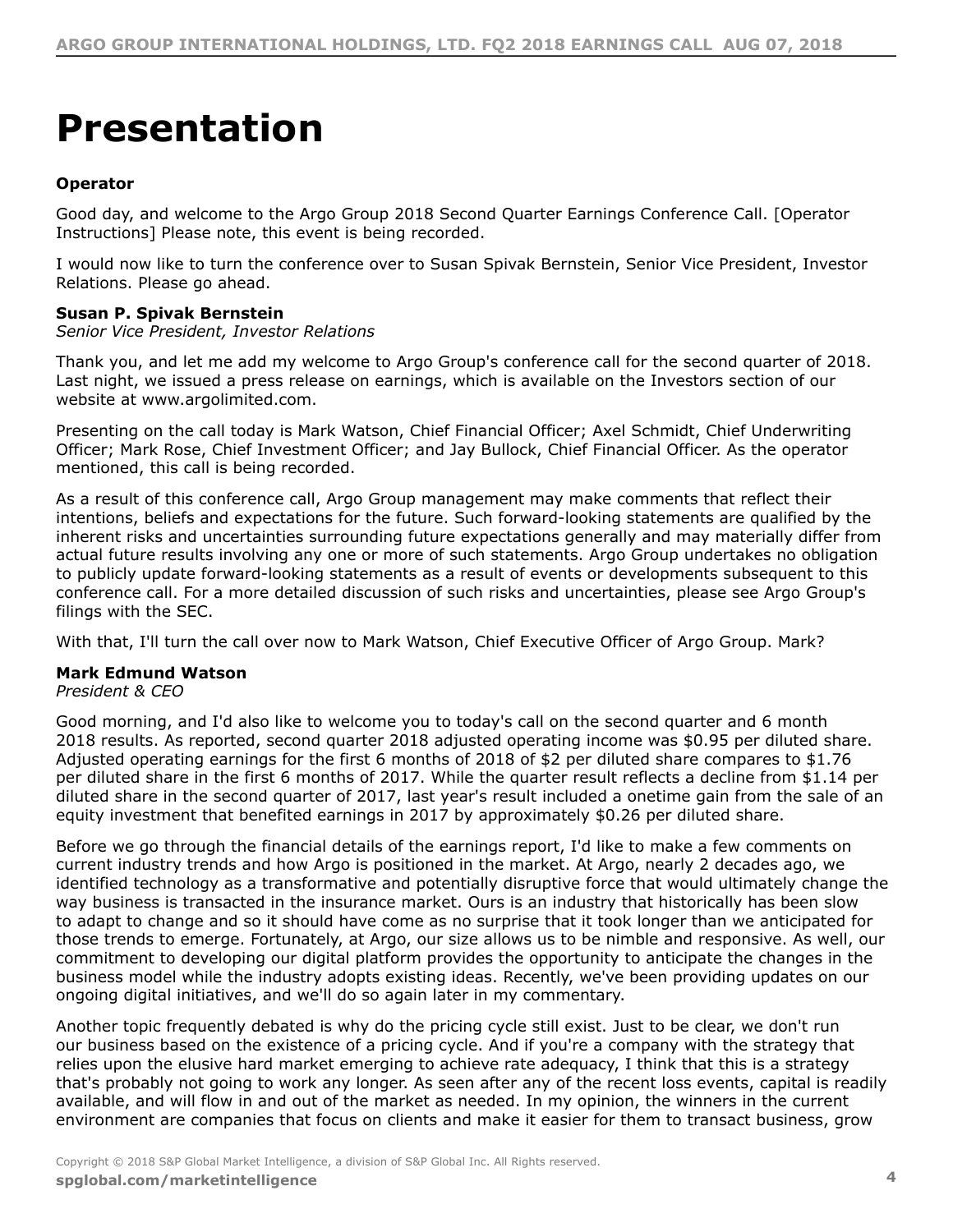profitably well, continuing to invest in their business going forward and have strong risk and capital management capabilities.

Now let me talk about our operations. In the U.S., gross written premiums rose 12.3% in the second quarter and 11.9% for the first 6 months of 2018. All business lines grew in the quarter with the strongest growth in professional lines. In the 6-month comparison, all business lines were up except for property, where we exited a program and have been very selective and in some instances have reduced exposure where we didn't think we had rate adequacy. Related to property, the ex-accident year loss ratio was 59% in the second quarter of 2018, which was up a bit from 57.4% in the second quarter of 2017, mainly due to a few discrete, non-cat attritional losses in our property book, and part of the reason that you see a decline in our premiums this year.

Pretax underwriting income in the U.S. operations was \$26.4 million in the second quarter, which was down from \$29.3 million in 2017. For the first 6 months of 2018, pretax underwriting income was \$42.4 million compared to \$50.1 million in the comparable period of 2017. That said, prior year development contributed an additional \$14 million to the 2017 result, which explains a fair amount of a difference, if not all between last year and this year.

Our international operations also continue to execute on our strategic initiatives, as evidenced by improved underwriting results and targeted growth, most notably in Europe. The reported gross written premium decline of 9.9% in the second quarter of 2018 compared to 2017 primarily reflects reduced participation on Syndicate and reinsurance business that is offsetting strong growth in Europe and Latin America. This reduced participation is consistent with our expanding strategy of incorporating third capital in our operations. Across broader business lines, the primary driver of growth was in specialty lines.

From a profitability standpoint. The ex-cat accident year loss ratio was 58.9% compared to 56.3% in 2017 for the second quarter and 56.3%, up modestly from 55.5% in the first 6 months. Pretax underwriting results in our international business improved to \$6.4 million from \$1 million profit in 2017 for the second quarter, and \$22.2 million for the first 6 months compared to \$4.6 million a year ago. Here both the 3 and 6-months results benefited slightly from positive prior year development against, you may recall, some disappointing adverse development in the last 3 and 6 months from a year ago. You may also recall us talking about changes that we wanted to make to our international portfolio, particularly property underwritten in London and a few other classes of business in London. And I'm happy to report, as you'll hear from Axel Schmidt, our Chief Underwriting Officer in a minute, that many of the things that are playing through today were initiatives that he and our colleagues began over a year ago.

Moving to capital management. Our #1 priority remains deploying our capital into the businesses where we see attractive returns. This can be achieved through organic growth or by acquisitions. Earlier this year, we finalized the acquisition of Ariscom, a specialty Italian property, casualty carrier, while the a relatively small transaction, it further demonstrates our ability to identify and capitalize on opportunities we see to expand product offerings, enter new geographic markets and strengthen distribution relationships. As you have seen us do when we do not see opportunities to redeploy the capital in the business, we will return capital to our shareholders through share repurchases and dividends.

To that point, during the first half of 2018, we repurchased \$20.4 million of our stock. And between stock buybacks and dividends paid, we've repatriated approximately \$616 million of capital since 2010. And to just to put things in perspective during that same period of time, we have grown our GAAP book value from approximately \$1.4 billion to a little over \$1.8 billion.

Moving on to digital. Once again, we continue making significant steps forward toward our goal of using technology to reshape our business. Every part of our business, from distribution partners, policyholders to employees, are feeling the positive impact of our efforts in this area. Overall, we're pleased with the progress we're making in the digital space in terms of development of digital products, partnerships with insured tech-focused companies and modest strategic investments in tech-enabled ventures.

One example of how we're digitizing our operations to the benefit of our customers and partners is demonstrated in our casualty underwriting system. The system speeds and automates key parts of the submission handling process, allowing underwriters to quote more quickly. By the end of the second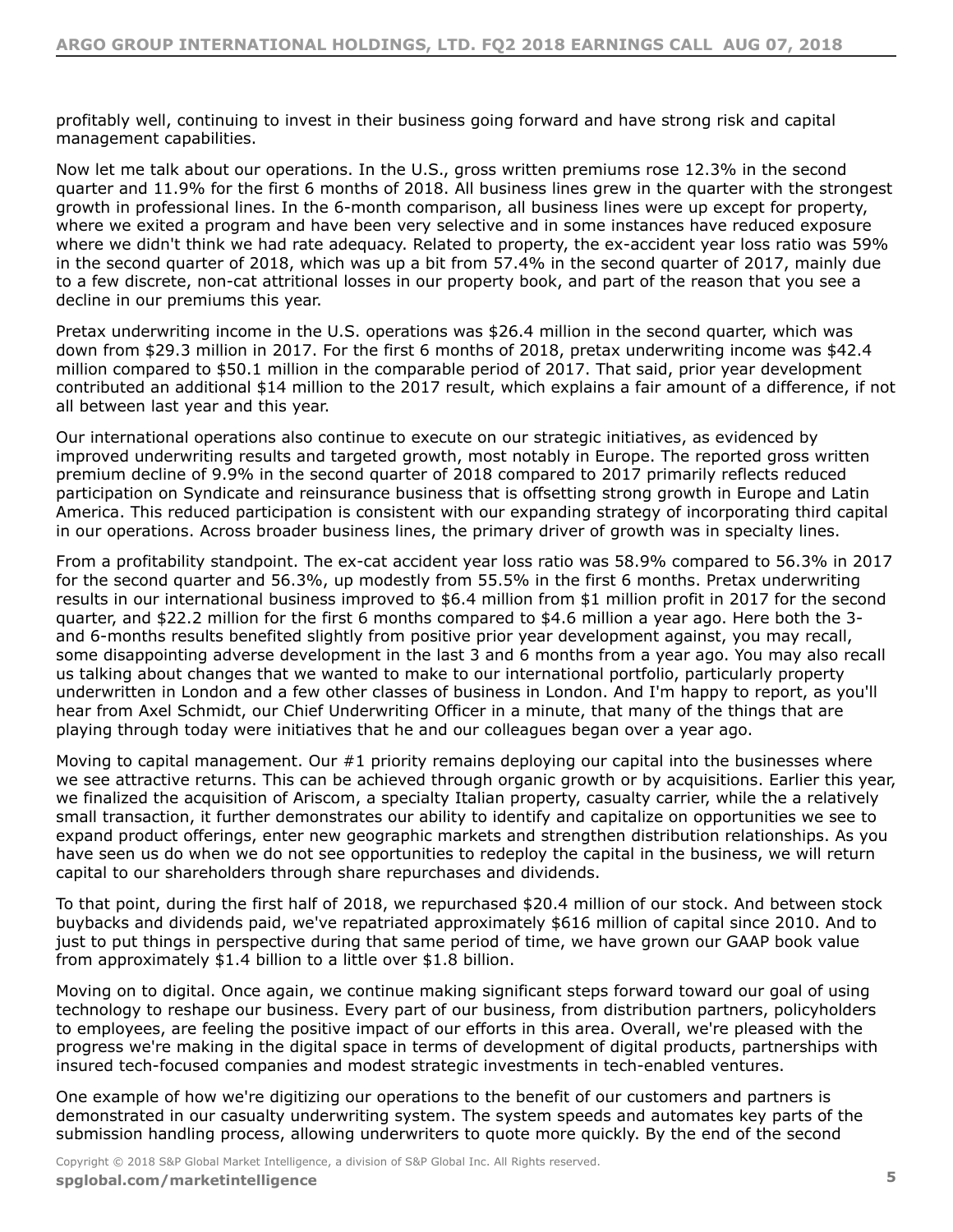quarter, we were handling over 75% of our submissions in under 1 hour, with the application representing an enormous improvement over the first quarter average, which back then, and that was only a quarter ago, was 33%. This is a credit to our digital automation and operational streamlining efforts. This improvement also allows our distribution partners to be more responsive to their customers, providing them rapid assurance of effective and competitive coverage. And as we know the first to quote is often the one to buy.

In prior quarters, I've talked about the quick quote application that's helping automate quoting for a key line of business in our casualty portfolio. This application continues to grow. And our brokers -- our broker partners who get a digital quote via full service has increased from 18% to 23% of the brokers we work with. More coming. There's several initiatives underway to increase the rates still further, all the while maintaining 80% fully automated break for brokers submitted quotes that we mentioned last quarter. An average 15% month-on-month growth rate between January and June means over 60% of this casualty line now flows through our digital system.

Building on these successes, the application now becomes part of our digital centric launch of the Argo Construction business units in the third quarter, which we announced a few weeks ago. Last quarter, I also talked about a new quick quote application for our management liability business, where a key distribution partner can quote and issue policies entirely within the application. At the end of the second quarter, we launched the application 3 months ahead of schedule to a very positive response from our partners, a testament to our iterative customer-centric modern approach to digital product development.

In addition, this complete self-service rate, quote, buying and issue platform for small to midsized specialty business will be used to quickly deploy more semi and fully self-service lines of business to partners later in the year and into 2019. Another exciting element of this platform is our ability to pursue new lines of business that now become commercially attractive due to our ability to automate most or all of the underwriting process and staff minimal operational headcount against it. Look for more about this in the future quarters as we experiment with new opportunities along with our distribution partners.

This quarter, we announced our partnership with Corvus, a bank capital funded startup under smart Argo Insurance product designed to help food and beverage companies reduce loss of perishable goods. We like this line of business from an underwriting perspective and believe Corvus' approach could help us improve the loss ratio on the business we underwrite here for ourselves.

So in summary, we're seeing great progress in both our U.S. and international business. In the U.S., we're growing the top line and targeted markets maintaining profitability while continuing to invest in the business. We're attracting expert underwriting talent to the organization and developing new products to distribute on our digital platform. In our international operations, we are building a team of leading industry experts that have already demonstrated the ability to profitably build businesses in various geographic markets. I also have to say that I can't remember the last time that I was this optimistic about the future prospects of our growing platform or the talent within the organization.

I'd now like to turn the call over to Axel Schmidt to talk about some of our underwriting initiatives. Following Axel's comments, Mark Rose will update you on the investment portfolio, and then Jay Bullock will provide more details on the financials. Axel?

# **Axel Schmidt**

# *Group Chief Underwriting Officer*

Thank you, Mark, and good morning, everyone. As Mark mentioned earlier, those companies that wait for the half marker to emerge in order to achieve adequate returns will no longer be successful. But bear in mind, we take a very proactive approach to identify area of our business that require additional attention to maximize on earning returns. In group underwriting, it's a well-established process to identify underperforming products due to issues of scale or insufficient underwriting returns. There has been particular focus on Lloyd's Syndicate 1200 portfolio where, in mid-2017 we identified another product that were failing to meet the financial targets that we had set ourselves. At that point, we instigated a robust re-underwriting initiative for each product, with detailed action plans, timelines and associated financial metrics, in order to achieve [indiscernible]. These initiatives required collaboration across a wide group of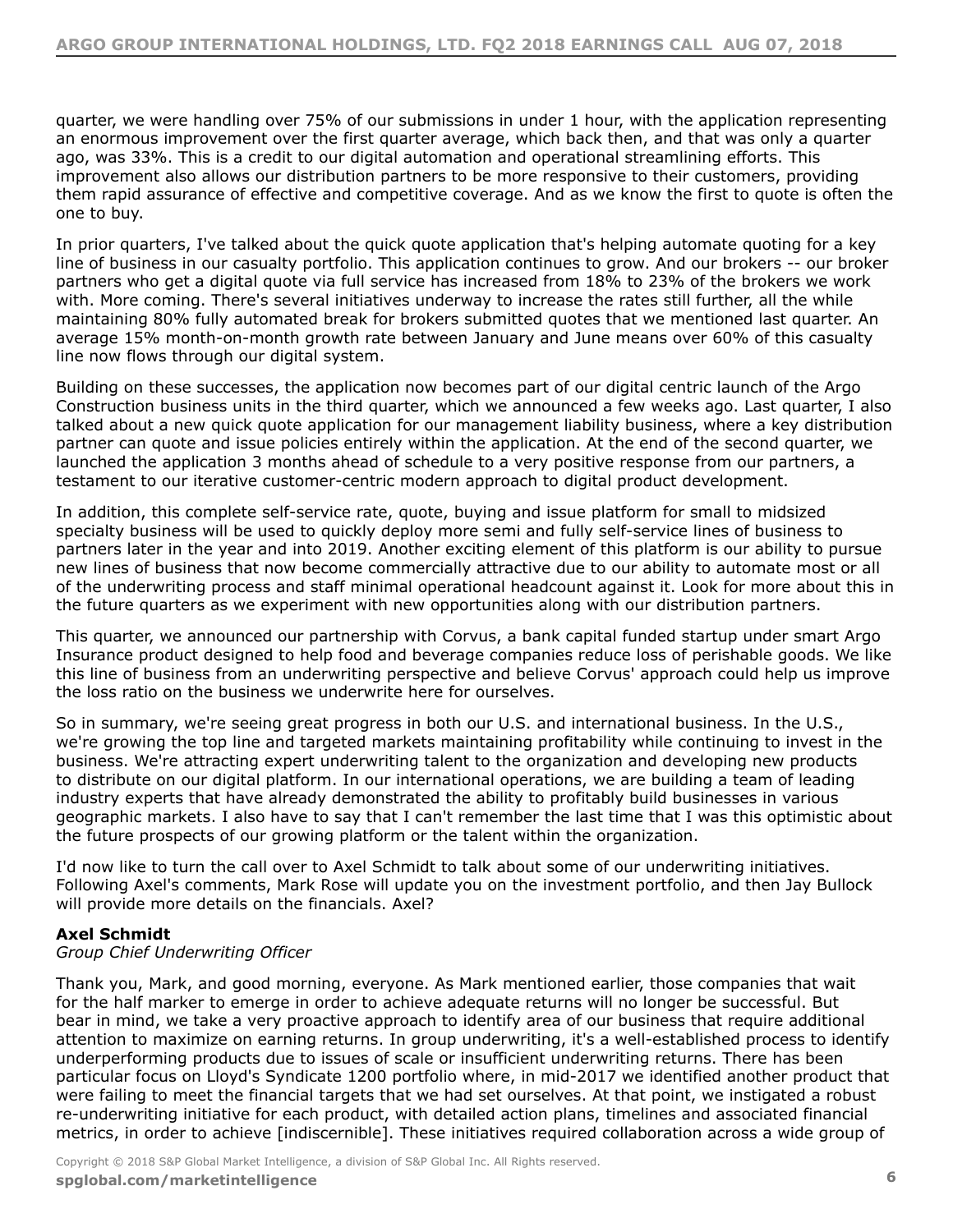stakeholders, including group underwriting, Syndicate management, the underwriting teams themselves [indiscernible] finance.

Echoing Mark's comments, this has resulted in a reduction in gross written premium as we have realigned portfolios of very common area that are causing a drag on results. As I've talked about in previous quarters, our strong focus is on underwriting discipline and underwriting profit, not for top line growth. We will continue to rebalance portfolios in order to meet on term underwriting standards, but actively pursuing possible growth opportunities across each of our platforms. One of our products identified as underperforming at Syndicate was our yacht portfolio. This was a traditional Lloyd's yacht business, placed through London wholesale brokers with a large number of facility arrangements. This account had been impacted by 2017 hurricane losses and was not achieving adequate rate increases to return it to sufficient profitability. Hence, we took the decision to cease underwriting this account effectively July 1. 2018. Aside from the business written into the Syndicated Lloyd's, we have added international platforms, including our Miami hub and [indiscernible] in Italy and also lead up to these platforms. We recognize the importance of establishing a consistent underwriting strategy and appetite across all lines of business, products and geographies.

We have also established an underwriting risk framework across the business to clear articulate what business ARGO wants to assume or not to, at a group-wide level. Ensures alignment and appetite across the group, and it helps to identify broad overlaps in appetite. The area of the framework is to better understand our global positioning, to sell more effectively and to ensure that profit opportunities are passed on to the appropriate teams within ARGO. We'll also benefit from improved risk management and the ability to identify potential profit growth areas in line with our risk appetite.

Overall, I'm very pleased with the progress that we are making in what is still a challenging marketplace. I remain confident that the steps we are taking to position our portfolios and to enhance our underwriting capabilities have already improved the underwriting quality of our portfolios. This will allow us to take full advantage of opportunities as they arise.

With that, I'll hand over to Mark Rose, our Chief Investment Officer. Mark?

# **Mark H. Rose**

*Chief Investment Officer & Senior VP*

Thank you, Axel, and good morning, everyone. The second quarter -- I will go over the second quarter now in the investment portfolio. The second quarter total return was 0.5%, up sequentially but down versus the second quarter of 2017 where the results were 1.6%.

In the second quarter, the financial markets were dominated by several cross current trends. In the bond markets, rates began in the quarter where Q1 ended, moving higher, but the U.S. tenure topped out at 3.11% in mid-May and proceeded to grind tighter, ending the quarter only up 12 basis points or 2.86%. The short end of the yield curve rose 25 basis points being more sensitive to the Fed's June hike. So the curve flattened, investment grade bonds struggled, continuing the sell off and spread widening that began in February of this year.

In the equity markets, tech, energy and small caps led the markets higher, while safe havens such as consumer staples, stocks underperform. Possibly the biggest disrupter in the quarter was the strengthening of the U.S. dollar versus developed and emerging market currencies. The U.S. dollar was up 5.5% versus the euro and the sterling, and up 14.7% versus, for example, the Brazilian real. The reality of the Fed interest rate hikes versus the discussion of reduction of QE by other central banks supported the dollar versus developed markets. In emerging markets, the negative sentiment kept building whether it was from a major currency devaluation in Argentina, an election in Mexico, a trucker strike in Brazil or trade tariff negotiations.

For Argo, our core bond portfolio was basically flat in the quarter due to our short duration of 2.4 years, which includes cash. We were actually up with this portfolio before the impact of our non-dollar assets, which was a minor headwind. The currency drag was offset by some FX hedging and liabilities on our balance sheet. Our risk portfolio, which was down 0.6% in the first quarter, recovered with a return of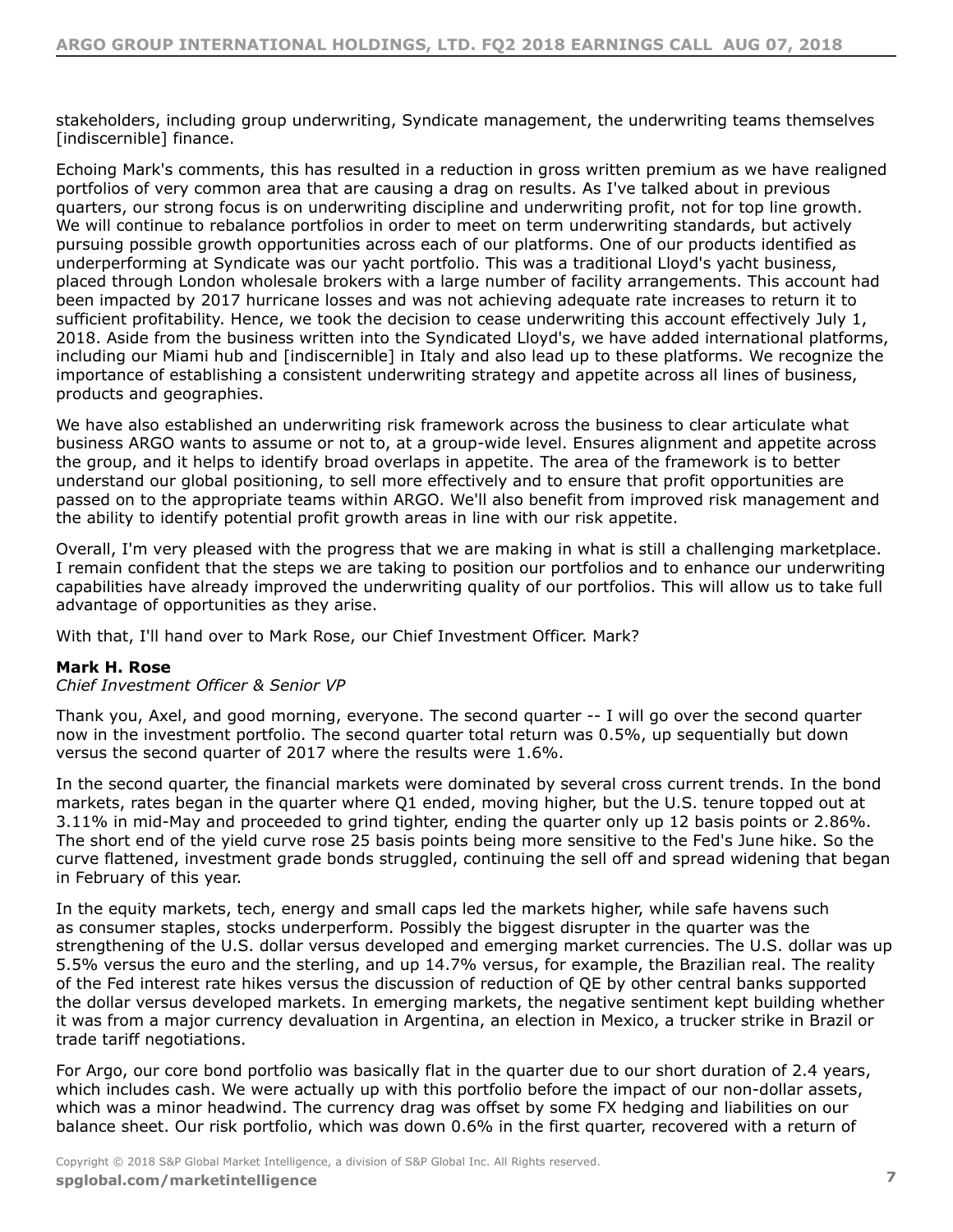1.6% in the second quarter. Our equity portfolio benefited from those market trends mentioned earlier. And also driving returns were solid performance from our alternatives, the hedge fund investments as well as PE structured funds and our internal special situations portfolio.

Finally, it is worth noting that while our net investment income of \$69 million for the first 6 months of 2018 was down year-over-year by \$5 million, and this was mainly due to the gains in 2017 that Mark mentioned earlier, the one-off gains, our bond income for the year-to-date 6 months was actually up in the period. Our core bond income was up 12% year-over-year and our risk portfolio bond income was up 40%, 4-0 percent, versus the first 6 months of 2017.

With that, I'll turn the call over to Jay.

# **Jay Stanley Bullock**

*Executive VP & CFO*

Thanks, Mark, and good day everyone. I'll focus my brief comments today on some key highlights and explanations to the financial results we reported last night, and then open it up to Q&A.

Commenting first on revenue, as Mark discussed. The U.S. continues to perform quite well with growth in targeted markets, in many cases enabled by the investments in digitalization and technology. In our international segment, the second quarter revenue numbers are somewhat distorted by the decision we made at the end of 2017 to increase the amount of third-party capital participation, primarily related to the reinsurance lines of business.

Strategically, bringing in partners to share in the results of that business allows us to have a larger presence in the market while exposing our individual result of less volatility. Conversely, the growth in the first 6 months reflects the full 6-month results of the acquired Ariel Re business, which closed in February of 2017. The nature of business is such that a large portion of that business is underwritten at January 1.

Briefly on the loss ratio. As Mark pointed out, current exchange results remain fairly stable with the exception of a modest increase in property losses. As to prior years, both the 3- and 6-month result benefited from an increased favorable contribution from prior years with the 3-month result improving by \$1.3 million and the 6-month result improving by \$10.1 million. Catastrophe losses, while slightly different by quarter, were virtually the same year-over-year.

The expense ratio showed significant improvement, down 1.3 points in the quarter to 37.5%, and 1.5 points to 38.1% in the first 6 months of 2018. The improvement reflects the effective growth in our net earned premiums, ongoing initiatives to increase operating efficiencies, as mentioned above, and the increased scale of the platform.

Another item which bears some additional mention and explanation is the investment result, both the net investment income and realized gains. Mark Rose has already provided all the background on the trends, but trying to make year-over-year results a bit more comparable. First, on operating earnings. Last year's result includes the previously mentioned gain from the sale of a minority equity investment. This result was included in the operating result as we had previously reported the change of that value in the investment -- of that investment in net investment income. Adjusting for this onetime item, last year's quarterly operating earnings per share would have been \$0.88 per share against a comparable second quarter 2018 result of \$0.95 per share.

Turning to net income. The adoption per share -- the adoption of the change in reporting value movement in our equity portfolio led to us reporting a loss of \$26 million for the first 6 months, which reduced EPS by approximately 61%. Again, isolating this one item, 2018 EPS would have been \$2.53 per share against the 2017 6-month results of \$2.32 a share.

A few final items on the financials. The income tax expense of \$15.5 million through the first 6 months represents a 19% effective tax rate versus an assumed tax rate of 20% or roughly what we expect. There's been some variance quarter-to-quarter as we adjust certain elements of the structure in light of the changing tax rates and rules.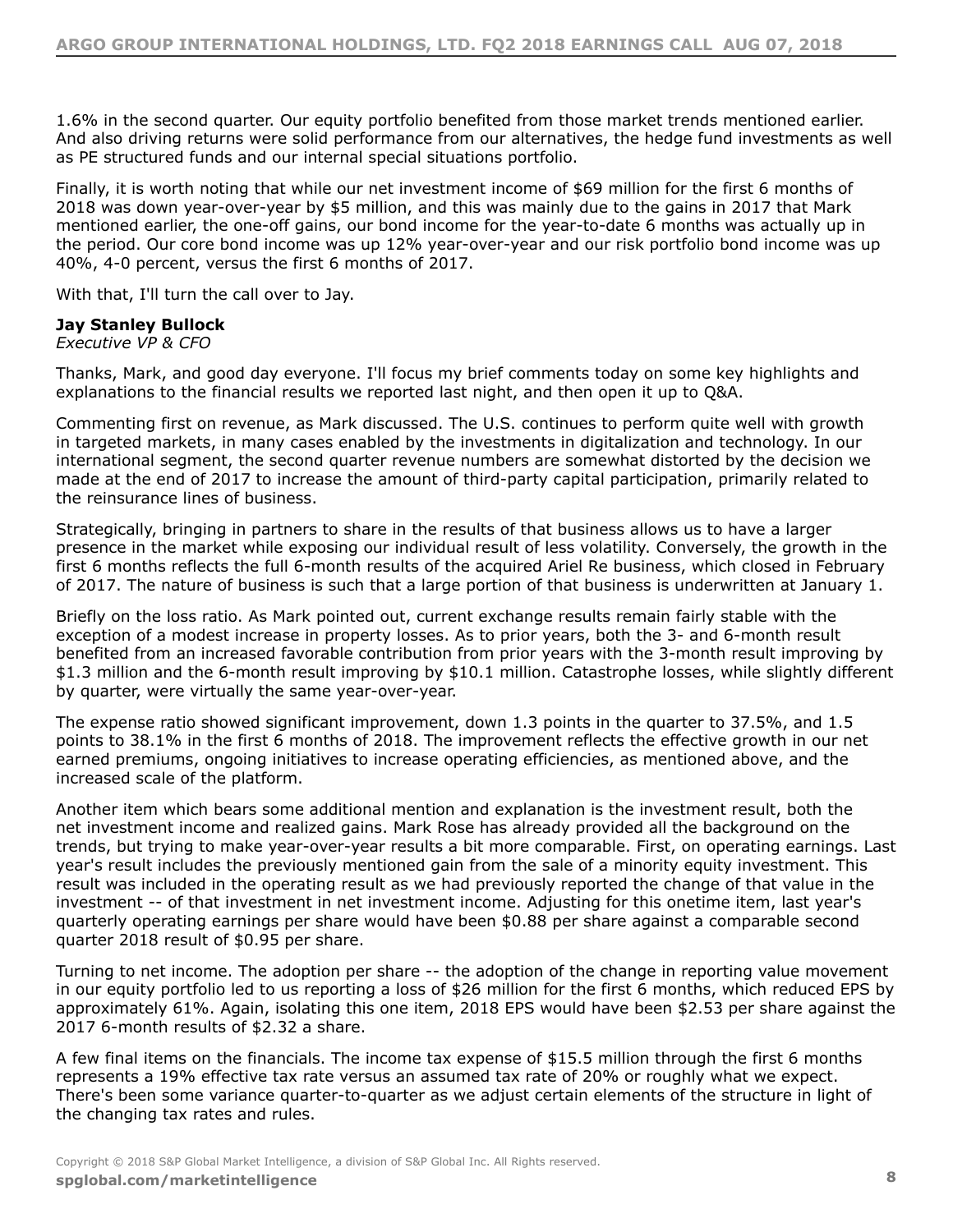Finally, a couple of comments on the balance sheet. As Mark mentioned, in May of this year, we closed on the Ariscom acquisition, a specialty, property, casualty writer in Italy. The financial results of Ariscom are included in the quarter's results. And while the P&L was fairly nominal, we did pick up approximately \$50 million of net reserves in the transaction.

Next, with interest rates rising in the first half of the year, the embedded gain in the investment portfolio stood at \$96 million, result of gains in our equity positions were offset by a modest unrealized loss in our bond portfolio. And finally, book value per share in the quarter was essentially flat, largely due to the decline in asset values and the effect of some dilutive securities.

Operator, that concludes our prepared remarks. We're now ready to take questions.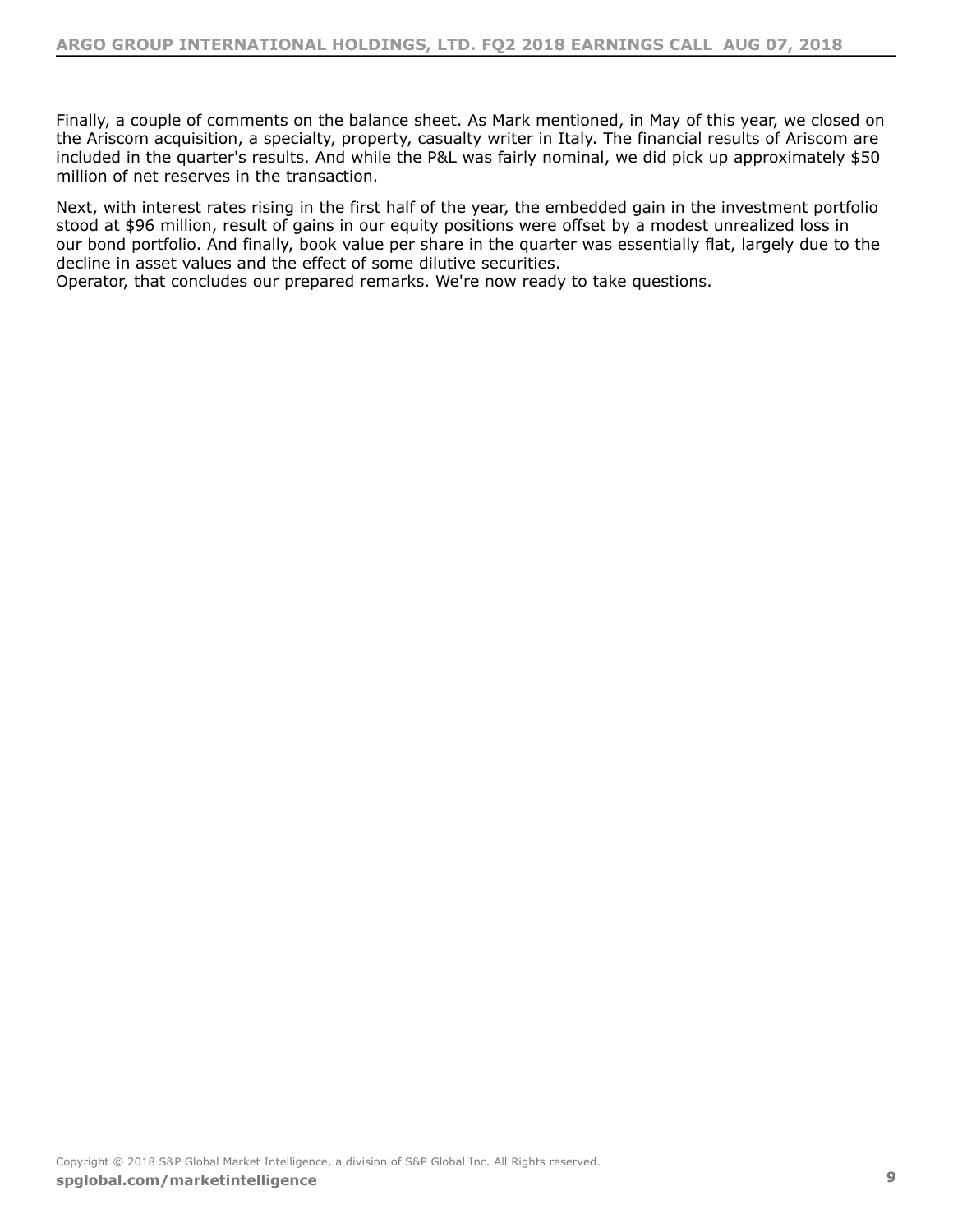# <span id="page-9-0"></span>**Question and Answer**

# **Operator**

[Operator Instructions] The first question comes from Greg Peters of Raymond James.

# **Charles Gregory Peters**

*Raymond James & Associates, Inc., Research Division*

I have a couple of questions for you. First of all, from a big-picture perspective. I know you've made a lot of changes for the 2018 calendar year. And I'm curious if you have a perspective of how the results - specifically, the catastrophic events that rolled through 2017, how that might look differently in 2018 if it were to reoccur exactly as it happened before?

# **Jay Stanley Bullock**

*Executive VP & CFO*

Sure, Greg. This is Jay. We -- it's a good question. And I think we alluded to earlier this year. Last year, we were dealing with effectively 2 reinsurance programs, 2 retro programs. That's now 1. That same set of events last year run through the portfolio. If the portfolio hadn't changed, I'm going to get to that in a second, would have reduced losses by about \$40 million with the existing reinsurance structure. That said, that doesn't take into account other changes that we made, such as the increased use of thirdparty capital and the reinsurance lines in our Syndicate 1910 work, which is where we write most of that business. So that number would be further reduced. In other words, the gross loss would be less and the net loss would be less.

# **Charles Gregory Peters**

*Raymond James & Associates, Inc., Research Division*

Right. So on the alternative capital point. As I think about how the results have come through the first half of 2018 relative to at least what I was modeling. The biggest variance I'm showing is in the international operations. Where the gross written premium on a year-to-date base is up 9%, yet net written premium -- or 8%, excuse me, and net written premium I think is down about 9%. I know you don't like to provide specific guidance. But maybe you could help provide some color around how that might look for the full year as we think about, obviously, your increased emphasis around alternative capital solutions?

# **Jay Stanley Bullock**

*Executive VP & CFO*

Yes, Greg, I'm going to go back to some of things that we talked about last year after the Ariel acquisition and talked about the size of that business. I think we notionally mentioned that it was, on a gross basis, \$400-plus million, and we had a business that was, you can see it in our historical financials, \$125 million to \$150 million depending on the year. You put those together, they're not -- it's not 1 plus 1 because of the reinsurance portfolios, and so we optimize those. Meaning we don't just lay one set of risk on top of the other. As a result of increasing the third-party capital, we talked about that earlier this year. We've taken that up in the Syndicate 1910, which is the reinsurance business, we're retaining about 26% of that business. So you can do the math and figure out that the retained amount of business there is about \$125 million, \$150 million. A big chunk of it's written in January. So I think the ratios that you see in the second quarter should be fairly consistent for the rest of the year.

# **Charles Gregory Peters**

*Raymond James & Associates, Inc., Research Division*

Great. On the -- more on the reinsurance side. On the balance sheet, I sort of track reinsurance recoverables, and that's tracking up. I assume part of that is reflection of the increase and just what's going on with the estimates from last year, or maybe some current issues as well. But can you provide us some color around your reinsurance recoverables in light of the alternative capital. If we have a hurricane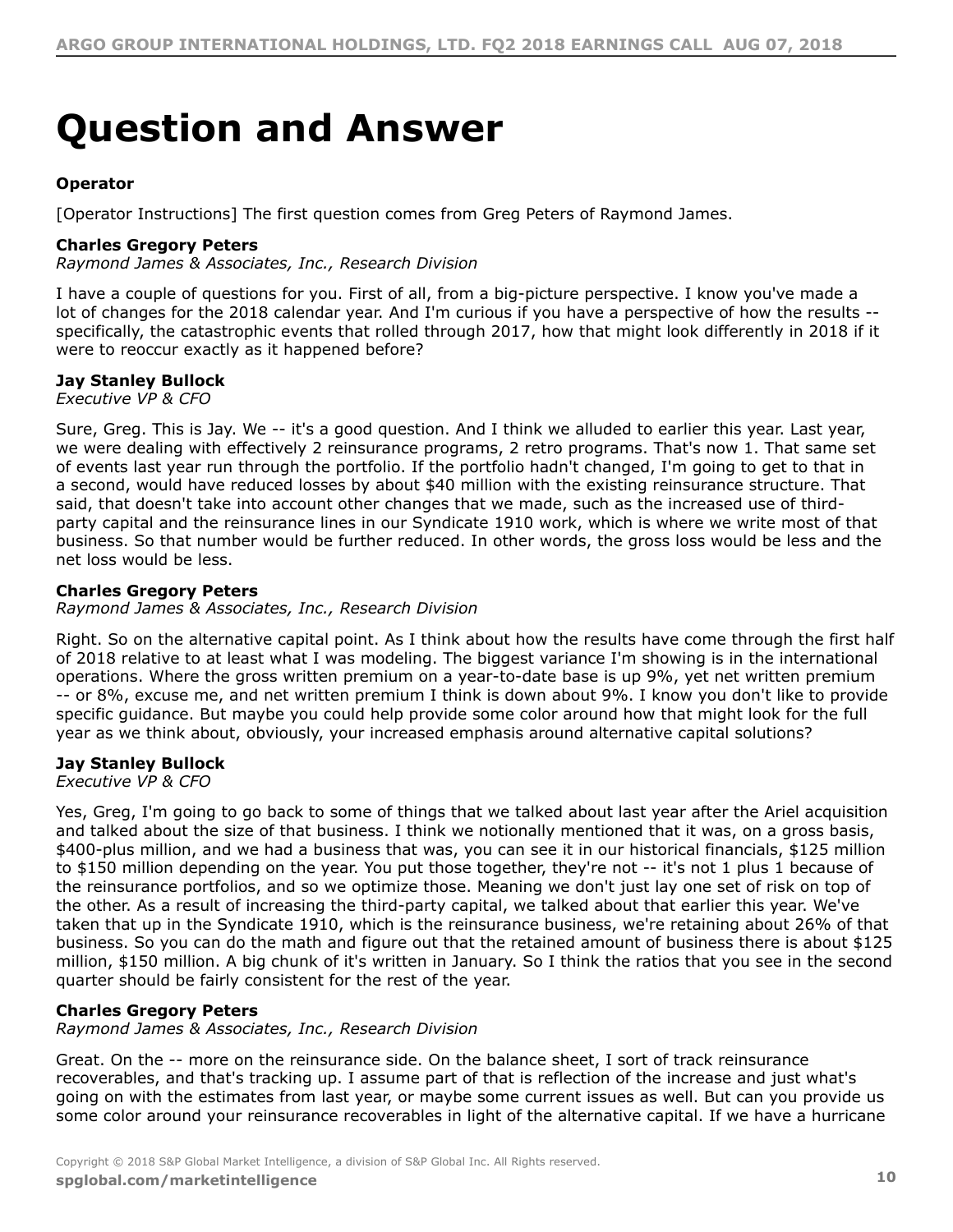or a couple of hurricanes in 2018, would we anticipate that recoverable number going up materially or provide us some color around how that might move?

# **Jay Stanley Bullock**

*Executive VP & CFO*

It was really 2 pieces to it, Greg. One is -- and I'm going to try to answer this question as non-technically as I can. But certain of the legal entities that are providing -- the corporate entities that provide thirdparty capital are owned by Argo. They're backed by other parties and at 100% quota share behind those entities. We end up consolidating those entities, and so that brings on to the balance sheet recoverables and reserves that otherwise are spoken for by third parties. So that's part of it. And you'll see when you read it in the 10-Q disclosure about some of those things, that's number one. And number two, yes, of course, when you have a set of events like -- that happened in the second half of the year, you're going to have an increase in reinsurance recoverables. That number's already started to come down as we've gone through the first quarter. And the last thing I'll say -- and then I know Mark wants to make a comment. The last thing that I'll say is that the slate of reinsurance that we have hasn't changed much over the years. And certainly, the quality of those reinsurance hasn't changed at all, and it is all very high quality.

# **Mark Edmund Watson**

# *President & CEO*

Yes. And some of that is backed by funded Lloyd's as well. So if you look at the difference between loss reserves today versus the end of the year, while some of it -- while a part of it is a function of the acquisition that we made earlier, a whole lot of it is the fact that we're still growing. And as we grow, we add lost reserves, which is a positive thing. As respect to cat activity this year, just to repeat what Jay said a minute ago. If you take into consideration the consolidation of retro programs and our additional use of third-party capital this year beyond last year, if the same set of events happened again this year, another way to think about it other than just absolute dollars is loss ratio points for the year. And we're talking about 5 or 6 points instead of 8 or 10.

# **Charles Gregory Peters**

*Raymond James & Associates, Inc., Research Division*

One final question. Mark, you've -- I'd be remiss, if I didn't note the nice improvement in the expense ratio in your U.S. operations both in the quarter and year-to-date basis. Should I look at the year-to-date expense ratio in the U.S. and sort of use that as a normalized run rate going forward or maybe you can comment on the success there? And what we should be thinking about going forward?

# **Mark Edmund Watson**

*President & CEO*

Well, I think that it's always better to look at several periods of time to get a better sense for runway. So yes, I would focus more on the 6-month number than the second quarter number. Having said that, I think a lot of the things that we talked about a year ago that we said would start hitting the bottom line this year, which Jay alluded to earlier in the call, are happening. And it's not just in the U.S., it's groupwide. So we still have plenty of opportunity. And I think that over the next several quarters, we will see continued improvement in the expense ratio. I don't expect it to be linear. I think it'll be lumpy because 3 months is too short a period of time. But I think that the trend is directionally correct over the next 4 or 5 quarters.

# **Jay Stanley Bullock**

*Executive VP & CFO*

I guess the last thing I'd say, and agreeing with what Mark said, I think it is important we guide it on overall basis, and 37.5% is material improvement. I think you'll see when we publish our 10-Q tonight - and there's not what we would otherwise disclose, there's not any material one-off items that are affecting that ratio.

# **Operator**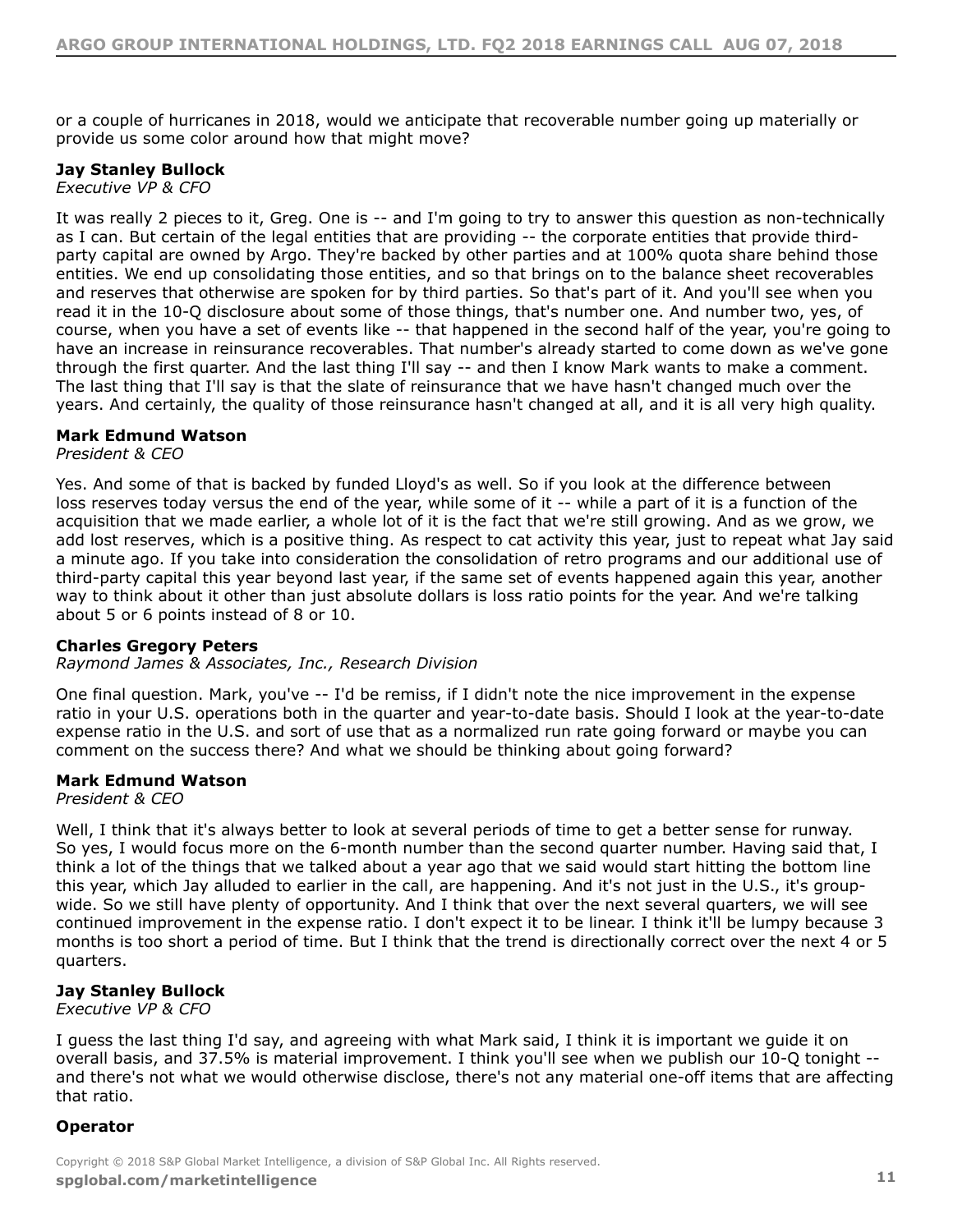The next question comes from Christopher Campbell of KBW.

# **Christopher Campbell**

*Keefe, Bruyette, & Woods, Inc., Research Division*

I guess my first question is, if I'm looking at the core loss ratio, year-over-year, it's up about 200 bps. Now I know there was some non-cat weather, and this is overall, I know there is some non-cat weather and then some discrete Lloyd's things, and you're also less property and more causality, that'll drive it up. So how should we be thinking about, how much of - like what was the real underlying movement in that, if you strip out those kind of second-quarter specific things?

# **Jay Stanley Bullock**

*Executive VP & CFO*

So there was 2 things going on there, Chris. Let's talk about the U.S. first, right, because you'd have to look at these in pieces. And the increase in the U.S., of that increase about 1.6 points was related to what -- like we called it discrete one-off property losses, which is kind of what they were. The international side is a little bit harder to quantify because there's 2 elements going on there. One, as I mentioned, we moved up our use of third-party capital in the reinsurance business. The reinsurance business is one of the lowest loss ratio of businesses that we have. That said, when we cede away some of that business, we also cede away some of that volatility. So it's a little bit challenging to compare last year's loss ratio to this year's loss ratio, but you can appreciate that a portion of that is therefore simply, what I would call, related to business mix. On top of that, it was about another point in the Syndicate that was related to - we have a one-off cargo loss. Actually there was one other loss, that was sort of another property loss in Brazil, perhaps.

# **Mark Edmund Watson**

*President & CEO*

[indiscernible]

# **Jay Stanley Bullock**

*Executive VP & CFO*

Yes. So there was a couple of property losses that effected that by about 1 point.

# **Christopher Campbell**

*Keefe, Bruyette, & Woods, Inc., Research Division*

Okay, great. Well that's very helpful. And then just kind of thinking about your catastrophe experience this quarter, which was really good. How much of it was -- how much of this is just kind of "good luck" versus like all of your efforts on, like, to use like increased sessions in U.S. and then more Ariel Re property risk? Like and then how should we think about the cat load going forward, overall?

# **Mark Edmund Watson**

*President & CEO*

So we don't really think about a loss experience from cat activity in the first half of the year as luck, one way or the other. The way that our portfolio is positioned, we don't really expect that much cat activity will emerge particularly in our reinsurance portfolios, except for some extreme events which we would not expect to happen every year or even every other year. So I don't think there was much difference between our cat activity this year or last year in the second quarter, in absolute dollars, perhaps in the percentage basis. But I mean the dollars are so small that I don't think it makes sense to focus on the percentages. And as far as cat load, well, that's really good question but I'll just refer you back to the answer that I gave a minute ago to a similar question which is if a similar set -- or the exact same events happened this year, as happened last year then that probably equates to 5 or 6 points on the combined ratio this year as compared to 8 or 10 a year ago.

# **Christopher Campbell** *Keefe, Bruyette, & Woods, Inc., Research Division*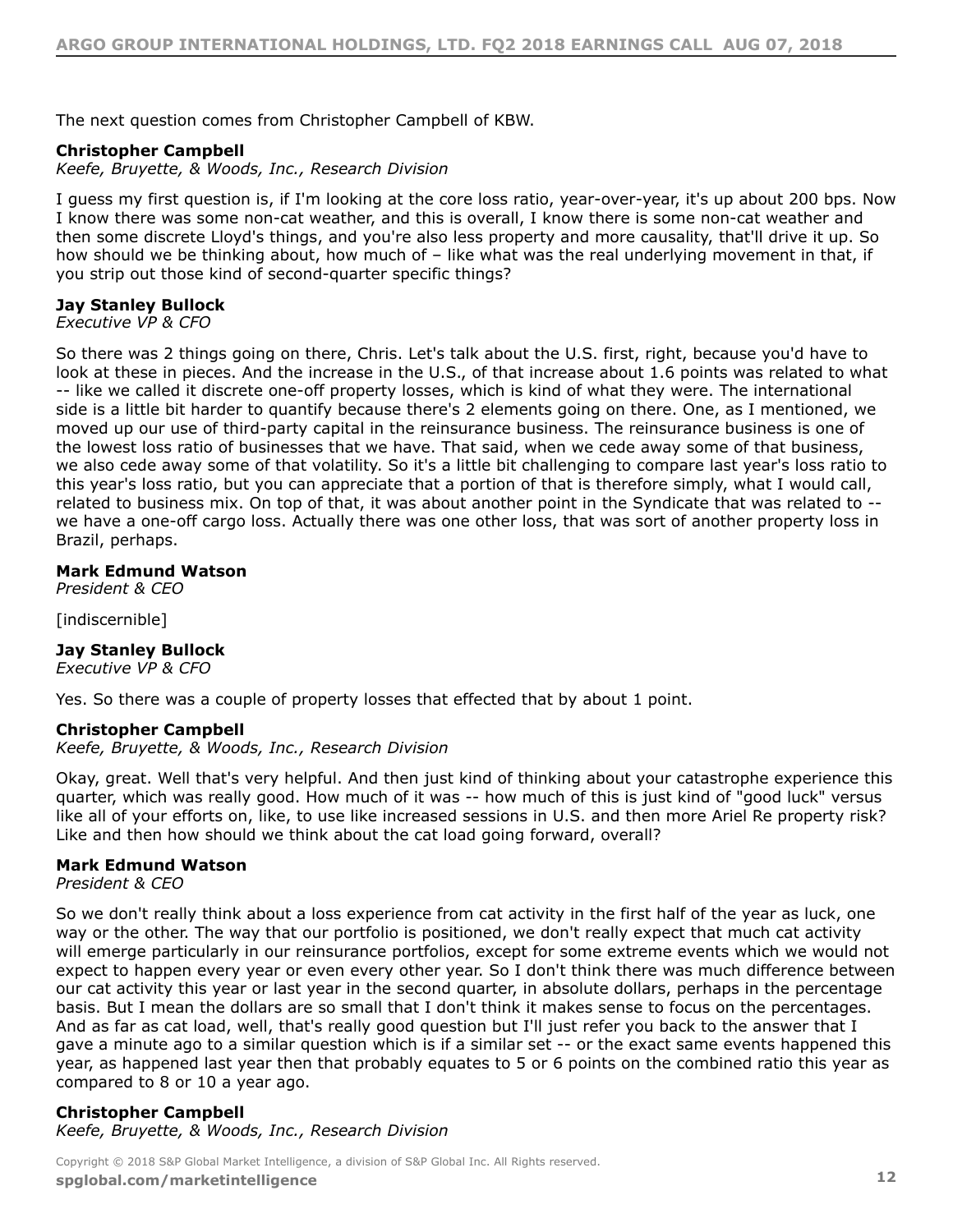Okay, great. And then just kind of switching gears, there were some articles this quarter about Argo being possibly interested in a sizable acquisition. So maybe you don't want to talk about that one specifically, but how does Argo think about, I mean, given the priority is organic and possibly inorganic growth for capital management. How does Argo think about potentially transformational M&A? Like what strategic and operational metrics would you prioritize? And would large reinsurance exposure will return around in EBIT, Argo in any way?

# **Mark Edmund Watson**

# *President & CEO*

Our main goal is to grow our business and grow it organically, which I think we've done a very good job of over the last decade. You'll recall that the previous decade included a significant amount of M&A including the acquisition of 2 independent public companies. I've been very, very transparent about us looking at things as opportunities present themselves when I think that they will help us achieve our strategic goals. And I think really good examples of that were the Aerial Re acquisition a year ago, which has proved to be a tremendous benefit to the company on many different levels that we've talked about in the past including the transformation from risk taker to originator and distributor of risk. And improving data analytics and improving intellectual firepower among our management team. And most recently the acquisition that we made in Italy that's improved our market presence and grown our product portfolio in Italy. But every time we think about things, we think about it in relation to what it allows us to do strategically. And you will note that over the last decade we have repatriated a substantial amount of capital to our shareholders and continue to do so.

# **Christopher Campbell**

*Keefe, Bruyette, & Woods, Inc., Research Division*

Got it. Great. And so with scale or broker relevance, would that be something strategically you'd be looking for as well?

# **Mark Edmund Watson**

*President & CEO*

The brokers that we're most focused on, we're growing with double digits this year. We have more policyholders today than we did a year ago. Our expense ratio is coming down, so I think those are all examples of us being at scale or at least getting very close to scale depending upon which part of the group we're talking about.

# **Christopher Campbell**

*Keefe, Bruyette, & Woods, Inc., Research Division*

Okay, great. Well, that's very helpful. And then just one final one for, I think, Jay. Looks like repurchases were a little bit weaker in the quarter. Anything driving this?

# **Jay Stanley Bullock**

*Executive VP & CFO*

No, I think -- we've been in a blackout period, obviously. And we had a program in place. We had a price target on that program. We were occasionally above that price target, and that limited activity in the quarter. We always pay attention to what's going on this time of year and where the stock is trading. And we'll make decisions about how active we are as the year goes on.

# **Operator**

The next question comes from Matthew Carletti of JMP Securities.

# **Matthew John Carletti**

*JMP Securities LLC, Research Division*

Mark, thanks for all your comments in the opening about the digital efforts, I think that was helpful for us to get our hands around kind of some of the things you're doing. My kind of follow-up question would be,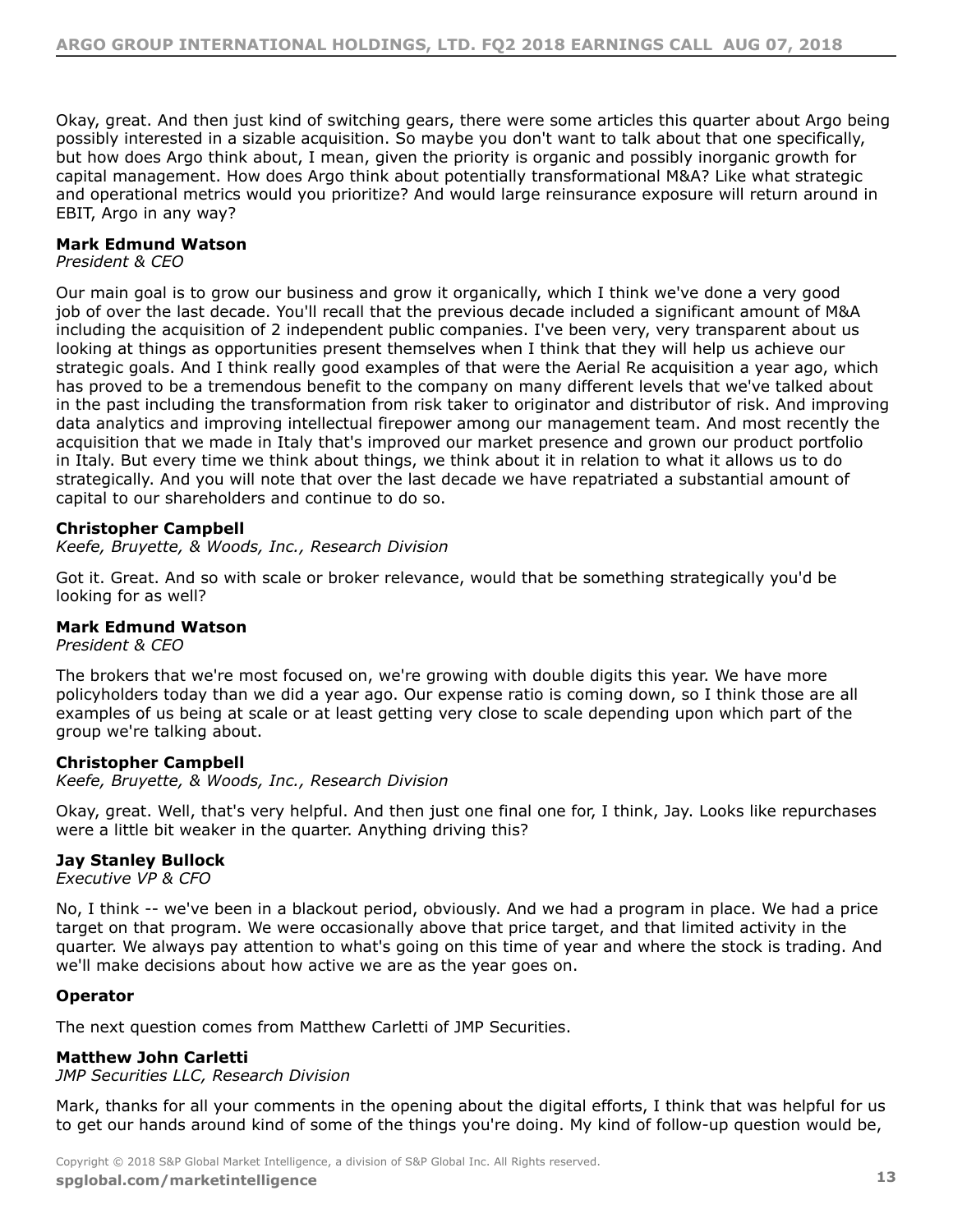can you help us quantify either in dollars or expense ratio points, how you view that upfront investment? I understand that it never ends but it does sound like there's more of a real push being taken currently. And so how should we think about that in terms of dollars or points in terms of a drag on the expense ratio currently? And for how long do you think that keeps up before it lets up and becomes more of a maintenance sort of thing as opposed to a build effort?

# **Mark Edmund Watson**

*President & CEO*

I don't know that it ever goes from maintenance -- from build to maintenance, at least in an absolute fashion, it may in a relative fashion as we continue growing the top line and the bottom line. We, as you just pointed out, very purposefully dialed up the pace of innovation and development this time a year ago. And said that we were going to really push hard in the near future to really build out our digital capabilities. And they're starting to pay off. You'll note that in our February earnings call, I talked about things generally, and you'll note that this quarter I've been a lot more specific about the numbers. I get -- I appreciate that I haven't talked about them financially yet. But I think that you'll see that coming very soon. Perhaps not the next quarter, but the quarter after that. And as you know, I like to talk about things that we've done, not what we aspire to do. And I think we're getting very close to being able to talk about the financial outcome/benefit of the digital investments that we've been making over the last 12 months, in particular.

# **Matthew John Carletti**

# *JMP Securities LLC, Research Division*

Okay. And then there's one other question. I appreciate the comments you had helping us on the property side of some of the reinsurance changes. There's been a bit more focus broadly in the market I think on some percolating loss cost in certain casualty areas. So my question is, can you help us with, in some of your casualty lines, I think maybe the access casualty would be one area or how should we think about max net lines that Argo might put out in some casualty classes?

# **Mark Edmund Watson**

# *President & CEO*

Well, I'm not sure that I follow the max net line we put out relative to things percolating. So let me just answer the question this way. Over the last decade, we've intentionally reduced the tail of our liability portfolio from what was 5 plus years down to less than 4. So that gives us a lot more flexibility to adjust our pricing if we see loss cost inflation trends that might drive unexpected loss emergence at an industry level. As respects our use of insurance to put out -- reinsurance to put out limits beyond what we want to take net, that is very market specific even within a line of business, casualty. It is very market specific, and depending upon what our customers' needs are, we have the ability through our reinsurance partners to flex to their needs, while keeping our net exposures relatively low in our risk tolerance.

# **Operator**

The next question comes from Adam Klauber of William Blair.

# **Adam Klauber**

*William Blair & Company L.L.C., Research Division*

A couple of questions. How were submissions in the E&S segment in the first half of this year compared to the first half of next year -- or the last year, sorry?

# **Mark Edmund Watson**

*President & CEO*

I don't have exact number in front of me. Only to tell you that they are more this year than a year ago. Jay, you may have the number off the top of your head.

# **Jay Stanley Bullock** *Executive VP & CFO*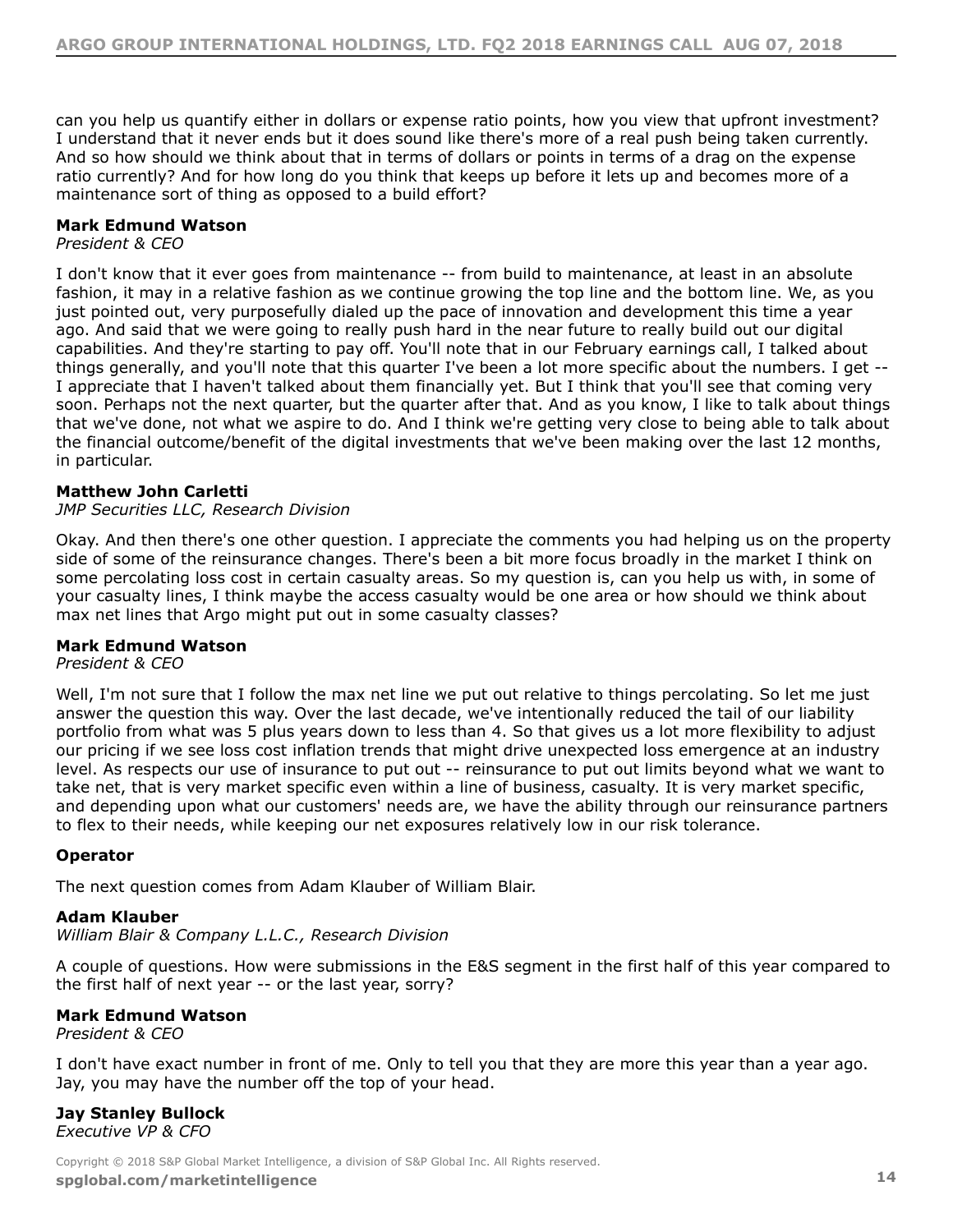No, I don't, I don't. But I think submissions are certainly up, I think maybe...

# **Mark Edmund Watson**

*President & CEO*

And that was really the point of talking about all of our digital initiatives. What's driving a lot of that submission activity is a lot of  $-$ - our ability to be more dynamic with our customers and be more responsive to them, which is why I was talking about us being able to respond within an hour, and as I said, the person who -- the market that responds first typically gets the business.

# **Adam Klauber**

# *William Blair & Company L.L.C., Research Division*

Right, right. Great. And then also on the E&S. In general, I know it's different market by market and product by product, but are you seeing more interest in the standard markets coming into E&S-like risks or are they continuing to, on a granular basis, move out of the E&S-like risks?

# **Mark Edmund Watson**

*President & CEO*

No, I think that the standard markets have been increasing their risk appetite for quite a while. In part, they've increased their risk appetite into risks that we might otherwise think of as E&S risks. But also a whole lot of what fits in the E&S market is mainstream business that's aggregated by wholesalers. And that's the business that we're seeing going back and staying with the admitted market and not finding its way into the E&S marketplace. But that trend has been going on for quite a while. What will be interesting to see is if cyber find its way out of the admitted market back into the non-admitted marketplace, where I think it ought to be, where it's a lot easier to create product innovation and find more dynamic solutions for business owners. But we haven't seen that happen yet, but hopefully we will see that over the next few quarters.

# **Adam Klauber**

# *William Blair & Company L.L.C., Research Division*

Yes, that would add a nice growth company. And then as far as the -- again, staying in the U.S., liability casualty business, is the -- would you say the legal environment is more challenging today than maybe 2, 3 years ago? And if so – or I guess what trends are you seeing in the legal environment these days?

# **Mark Edmund Watson**

*President & CEO*

I think the -- if we limit our discussion to the U.S., I think the legal environment is always challenging. I think that we should never underestimate the plaintiffs' bar's ability to come up with a new noble theory of liability. But after all, that's what keeps us in business. And so it's our challenge to make sure we keep up with those. And having said that, I don't think there is anything that really stands out to me as extraordinary, that makes us really rethink how we're underwriting our portfolio at a broad level.

# **Operator**

This concludes our question-and-answer session. I would like to turn the conference back over to Mark Watson, Chief Executive Officer, for any closing remarks.

# **Mark Edmund Watson**

*President & CEO*

Thank you, and I would like to thank everyone for participating on our second quarter call today. I think when you compare to a year ago, there are a lot of really good positive improvements, particularly in our operations where we are getting to scale and our ability to be more responsive to our customers.

And we look forward to talking to you again at the end of the third quarter. And operator, that concludes my remarks.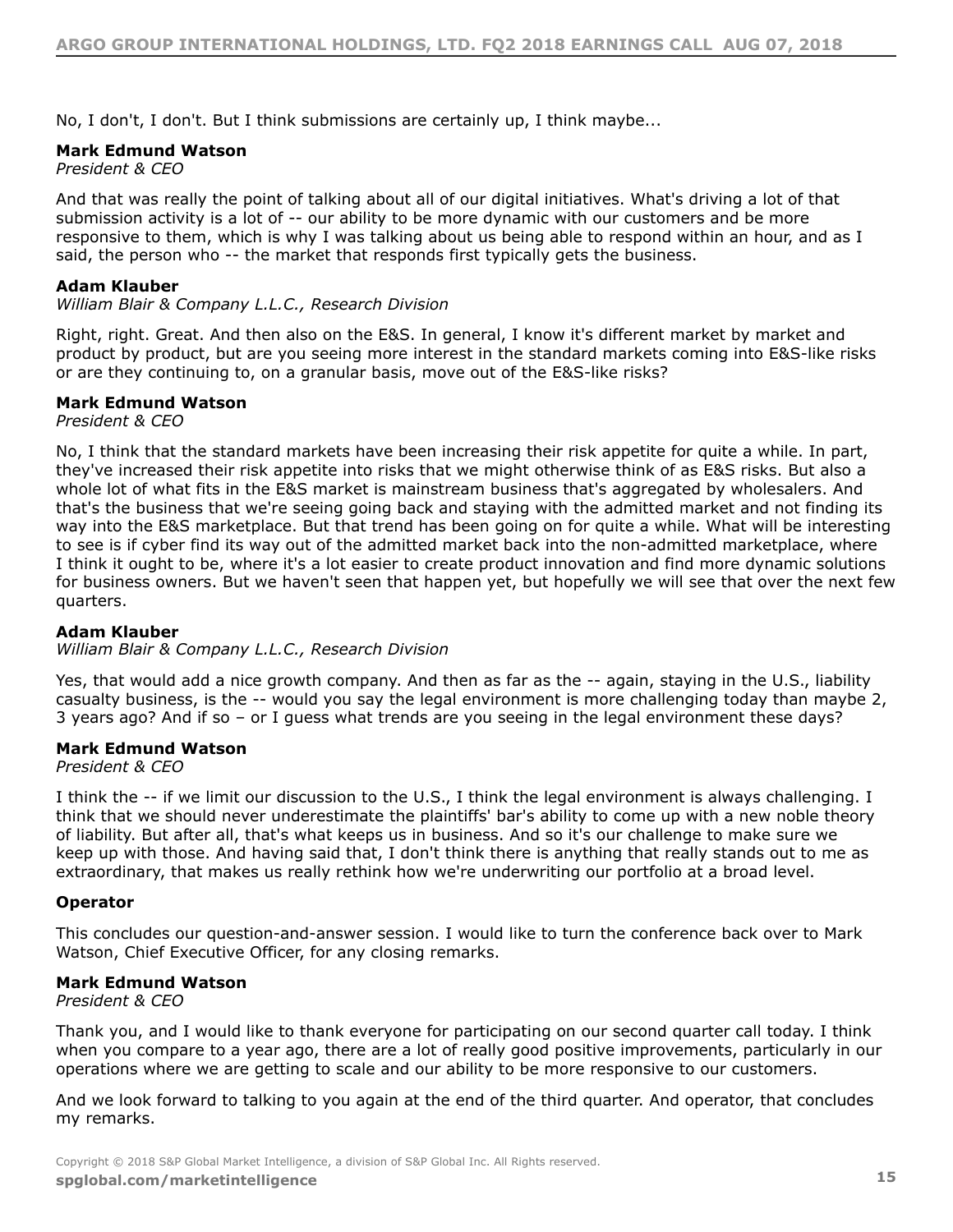# **Operator**

The conference has now concluded. Thank you for attending today's presentation. You may now disconnect.